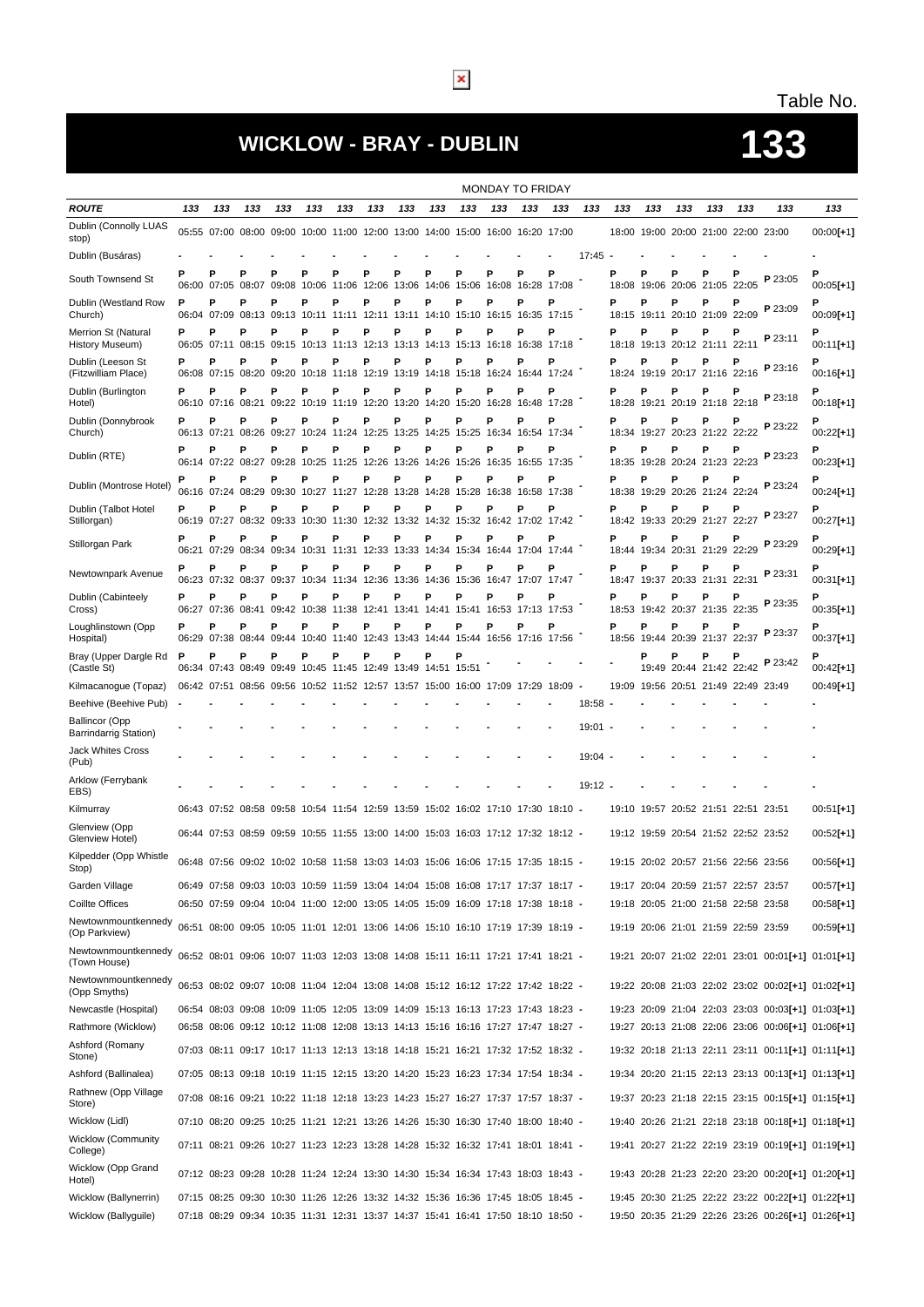### MONDAY TO FRIDAY

| <b>ROUTE</b>                             | 133 | 133 | 133 | 133 | 133 | 133 | 133 | 133 | 133 | 133 | 133 | 133 | 133                                                                             | 133   | 133 | 133 | 133 | 133 | 133 | 133 | 133                                               |
|------------------------------------------|-----|-----|-----|-----|-----|-----|-----|-----|-----|-----|-----|-----|---------------------------------------------------------------------------------|-------|-----|-----|-----|-----|-----|-----|---------------------------------------------------|
| Wicklow (Monument)                       |     |     |     |     |     |     |     |     |     |     |     |     | 07:19 08:32 09:37 10:38 11:34 12:34 13:40 14:40 15:44 16:44 17:53 18:13 18:53 - |       |     |     |     |     |     |     | 19:53 20:38 21:32 22:29 23:29 00:29[+1] 01:29[+1] |
| Gorey (Main St -<br>Gerry's Supermarket) |     |     |     |     |     |     |     |     |     |     |     |     |                                                                                 | 19:38 |     |     |     |     |     |     |                                                   |

|                                         | <b>MONDAY TO FRIDAY</b> |                           |     |     |                                                                                                                              |       |                               |     |     |     |             |                                          |     |             |     |     |     |     |     |                                                                                                 |                                                                                                                                        |
|-----------------------------------------|-------------------------|---------------------------|-----|-----|------------------------------------------------------------------------------------------------------------------------------|-------|-------------------------------|-----|-----|-----|-------------|------------------------------------------|-----|-------------|-----|-----|-----|-----|-----|-------------------------------------------------------------------------------------------------|----------------------------------------------------------------------------------------------------------------------------------------|
| <b>ROUTE</b>                            | 133                     | 133                       | 133 | 133 | 133                                                                                                                          | 133   | 133                           | 133 | 133 | 133 | 133         | 133                                      | 133 | 133         | 133 | 133 | 133 | 133 | 133 | 133                                                                                             | 133                                                                                                                                    |
| Arklow (Euro Shop)                      |                         |                           |     |     | 07:00                                                                                                                        |       |                               |     |     |     |             |                                          |     |             |     |     |     |     |     |                                                                                                 |                                                                                                                                        |
| Arklow (Ferrybank<br>Church)            |                         |                           |     |     | 07:03                                                                                                                        |       |                               |     |     |     |             |                                          |     |             |     |     |     |     |     |                                                                                                 |                                                                                                                                        |
| <b>Jack Whites Cross</b><br>(Opp Pub)   |                         |                           |     |     | 07:15                                                                                                                        |       |                               |     |     |     |             |                                          |     |             |     |     |     |     |     |                                                                                                 |                                                                                                                                        |
| Ballincor (Barrindarrig<br>Station)     |                         |                           |     |     | 07:18                                                                                                                        |       |                               |     |     |     |             |                                          |     |             |     |     |     |     |     |                                                                                                 |                                                                                                                                        |
| Beehive (Opp Beehive<br>Pub)            |                         |                           |     |     | 07:21                                                                                                                        |       |                               |     |     |     |             |                                          |     |             |     |     |     |     |     |                                                                                                 |                                                                                                                                        |
| Wicklow (Monument)                      |                         | 05:00 05:30 06:00 06:40 - |     |     |                                                                                                                              |       |                               |     |     |     |             |                                          |     |             |     |     |     |     |     | 07:30 09:00 10:00 11:00 12:00 13:00 14:00 15:00 16:00 17:00 18:00 19:00 20:00 21:00 22:00 23:00 |                                                                                                                                        |
| Wicklow (Convent Hill)                  |                         | 05:01 05:32 06:02 06:42 - |     |     |                                                                                                                              |       |                               |     |     |     |             |                                          |     |             |     |     |     |     |     | 07:32 09:02 10:02 11:02 12:02 13:02 14:02 15:02 16:02 17:02 18:03 19:03 20:03 21:03 22:03 23:03 |                                                                                                                                        |
| <b>Wicklow</b> (Opp<br>Ballyguile)      |                         | 05:02 05:33 06:03 06:43 - |     |     |                                                                                                                              |       |                               |     |     |     |             |                                          |     |             |     |     |     |     |     | 07:34 09:04 10:04 11:04 12:04 13:04 14:04 15:04 16:04 17:04 18:04 19:04 20:04 21:04 22:04 23:04 |                                                                                                                                        |
| Wicklow (Grand Hotel)                   |                         | 05:07 05:37 06:08 06:48 - |     |     |                                                                                                                              |       |                               |     |     |     |             |                                          |     |             |     |     |     |     |     | 07:39 09:10 10:09 11:09 12:09 13:09 14:09 15:09 16:09 17:09 18:10 19:10 20:09 21:09 22:09 23:09 |                                                                                                                                        |
| Wicklow (Opp Tesco)                     |                         | 05:09 05:39 06:10 06:50 - |     |     |                                                                                                                              |       |                               |     |     |     |             |                                          |     |             |     |     |     |     |     | 07:41 09:14 10:12 11:12 12:12 13:12 14:12 15:12 16:12 17:12 18:12 19:12 20:12 21:10 22:10 23:10 |                                                                                                                                        |
| Rathnew (St Ernans<br>School)           |                         | 05:12 05:43 06:13 06:53 - |     |     |                                                                                                                              |       |                               |     |     |     |             |                                          |     |             |     |     |     |     |     | 07:45 09:18 10:16 11:16 12:16 13:16 14:16 15:17 16:17 17:17 18:16 19:16 20:16 21:13 22:13 23:13 |                                                                                                                                        |
| Ashford (Ballinalea<br>Northbound)      |                         | 05:15 05:46 06:17 06:57 - |     |     |                                                                                                                              |       |                               |     |     |     |             |                                          |     |             |     |     |     |     |     | 07:49 09:22 10:20 11:20 12:20 13:20 14:20 15:21 16:21 17:21 18:19 19:19 20:19 21:17 22:17 23:17 |                                                                                                                                        |
| Ashford (Ashford<br>House)              |                         | 05:17 05:48 06:19 06:59 - |     |     |                                                                                                                              | 07:50 |                               |     |     |     |             |                                          |     |             |     |     |     |     |     | 09:24 10:22 11:22 12:22 13:22 14:22 15:23 16:23 17:23 18:21 19:21 20:20 21:18 22:18 23:18       |                                                                                                                                        |
| Rathmore (Northbound)                   |                         | 05:22 05:53 06:25 07:05 - |     |     |                                                                                                                              |       |                               |     |     |     |             |                                          |     |             |     |     |     |     |     | 07:56 09:30 10:27 11:27 12:27 13:27 14:27 15:28 16:28 17:28 18:25 19:25 20:25 21:23 22:23 23:23 |                                                                                                                                        |
| Newcastle (Opp<br>Hospital)             |                         | 05:25 05:56 06:28 07:08 - |     |     |                                                                                                                              |       |                               |     |     |     |             |                                          |     |             |     |     |     |     |     | 07:59 09:33 10:30 11:30 12:30 13:30 14:30 15:31 16:31 17:31 18:28 19:28 20:28 21:25 22:25 23:25 |                                                                                                                                        |
| Newtownmountkennedy<br>(Smyths Leisure) |                         | 05:25 05:57 06:29 07:09 - |     |     |                                                                                                                              |       |                               |     |     |     |             |                                          |     |             |     |     |     |     |     | 08:00 09:34 10:32 11:32 12:32 13:32 14:32 15:32 16:32 17:32 18:29 19:29 20:28 21:26 22:26 23:26 |                                                                                                                                        |
| Newtownmountkennedy<br>(Opp Town House) |                         | 05:26 05:58 06:30 07:10 - |     |     |                                                                                                                              |       |                               |     |     |     |             |                                          |     |             |     |     |     |     |     | 08:01 09:35 10:33 11:33 12:33 13:33 14:33 15:33 16:33 17:33 18:30 19:30 20:29 21:27 22:27 23:27 |                                                                                                                                        |
| Newtownmountkennedy<br>(Parkview Hotel) |                         | 05:27 05:59 06:32 07:12 - |     |     |                                                                                                                              |       |                               |     |     |     |             |                                          |     |             |     |     |     |     |     | 08:03 09:37 10:34 11:34 12:34 13:34 14:34 15:34 16:34 17:34 18:31 19:31 20:30 21:28 22:28 23:28 |                                                                                                                                        |
| <b>Coillte Offices</b>                  |                         | 05:28 06:00 06:34 07:14   |     |     |                                                                                                                              |       |                               |     |     |     |             |                                          |     |             |     |     |     |     |     | 08:05 09:39 10:35 11:35 12:35 13:35 14:35 15:35 16:35 17:35 18:31 19:31 20:31 21:28 22:28 23:28 |                                                                                                                                        |
| Newtownmountkennedy<br>(Old Wexford Rd) |                         | 05:29 06:01 06:35 07:15 - |     |     |                                                                                                                              |       | 08:06 09:40 10:36 11:36 12:36 |     |     |     | 13:36 14:36 |                                          |     | 15:36 16:36 |     |     |     |     |     | 17:36 18:32 19:32 20:32 21:29 22:29 23:29                                                       |                                                                                                                                        |
| Kilpedder Footbridge                    |                         | 05:30 06:02 06:36 07:16 - |     |     |                                                                                                                              |       |                               |     |     |     |             |                                          |     |             |     |     |     |     |     | 08:08 09:41 10:37 11:37 12:37 13:37 14:37 15:37 16:37 17:37 18:33 19:33 20:33 21:30 22:30 23:30 |                                                                                                                                        |
| <b>Glenview Park</b>                    |                         | 05:31 06:03 06:37 07:17   |     |     |                                                                                                                              |       |                               |     |     |     |             |                                          |     |             |     |     |     |     |     | 08:09 09:42 10:38 11:38 12:38 13:38 14:38 15:38 16:38 17:38 18:34 19:34 20:34 21:31 22:31 23:31 |                                                                                                                                        |
| Glenview (Willow<br>Grove)              |                         | 05:32 06:05 06:38 07:18 - |     |     |                                                                                                                              |       |                               |     |     |     |             |                                          |     |             |     |     |     |     |     | 08:11 09:44 10:40 11:40 12:40 13:40 14:40 15:39 16:39 17:39 18:36 19:36 20:35 21:33 22:33 23:33 |                                                                                                                                        |
| Glenview (Glenview<br>Hotel)            |                         | 05:34 06:08 06:42 07:22 - |     |     |                                                                                                                              |       |                               |     |     |     |             |                                          |     |             |     |     |     |     |     | 08:16 09:48 10:42 11:42 12:42 13:42 14:42 15:42 16:42 17:42 18:38 19:38 20:37 21:36 22:36 23:36 |                                                                                                                                        |
| Kilmurry Northbound                     |                         | 05:35 06:09 06:43 07:23 - |     |     |                                                                                                                              |       |                               |     |     |     |             |                                          |     |             |     |     |     |     |     | 08:18 09:49 10:43 11:43 12:43 13:43 14:43 15:43 16:43 17:43 18:39 19:39 20:38 21:37 22:37 23:37 |                                                                                                                                        |
| Kilmacanogue (Esso<br>Garage)           |                         | 05:37 06:11 06:44 07:24 - |     |     |                                                                                                                              |       |                               |     |     |     |             |                                          |     |             |     |     |     |     |     | 08:21 09:51 10:45 11:45 12:45 13:45 14:45 15:45 16:45 17:45 18:41 19:41 20:40 21:38 22:38 23:38 |                                                                                                                                        |
| Bray (Upper Dargle Rd<br>(Castle St)    | D<br>05:42              |                           |     |     |                                                                                                                              |       |                               | D   | D   | D   | D           | D<br>10:51 11:51 12:51 13:51 14:51 15:51 | D   |             | D   | D   | D   | D   | D   | D<br>17:51 18:47 19:46 20:45 21:43 22:43                                                        | D 23:43                                                                                                                                |
| Loughlinstown<br>(Hospital)             | D                       | D                         | D   | D   | D<br>05:46 06:19 06:52 07:32 08:10 08:33 09:58 10:58 11:58 12:58 13:58 14:58 15:57 16:57 17:57 18:53 19:51 20:50 21:47 22:47 | D     | D                             | D   | D   | D   | D           | D                                        | D   | D           | D   | D   | D   | D   | D   |                                                                                                 | D 23:47                                                                                                                                |
| Cabinteely Northbound                   | D                       | D                         | D   | D   | D<br>05:50 06:23 06:56 07:36 08:15 08:38 10:03 11:02 12:02 13:02 14:02 15:02 16:01 17:02 18:01 18:56 19:54 20:53 21:50 22:50 | D     | D                             | D   | D   | D   | D           | D                                        | D   | D           | D   | D   | D   | D   | D   |                                                                                                 | D 23:50                                                                                                                                |
| Leopardstown<br>Northbound              | D                       | D                         | D   | D   | D<br>05:53 06:26 07:00 07:40 08:18 08:43 10:07 11:06 12:06 13:06 14:06 15:06 16:05 17:06 18:05 19:00 19:58 20:56 21:53 22:53 | D     | D                             | D   | D   | D   | D           | D                                        | D   | D           | D   | D   | D   | D   | D   | D                                                                                               | D 23:53                                                                                                                                |
| Laurence Park                           | D                       | D                         | D   | D   | D<br>05:55 06:28 07:02 07:42 08:20 08:46 10:09 11:08 12:08 13:08 14:08 15:08 16:08 17:09 18:08 19:03 20:00 20:58 21:55 22:55 | D     | D                             | D   | D   | D   | D           | D                                        | D   | D           | D   | D   | D   | D   | D   |                                                                                                 | D 23:55                                                                                                                                |
| <b>UCD Belfield</b>                     | D                       | D                         | D   | D   | D<br>05:58 06:32 07:08 07:48 08:23 08:55 10:15 11:13 12:13 13:13 14:13 15:13 16:14 17:15 18:14 19:09 20:05 21:03 21:58 22:58 | D     | D                             | D   | D   | D   | D           | D                                        | D   | D           | D   | D   | D   | D   | D   |                                                                                                 | D 23:58                                                                                                                                |
| Dublin (Opposite RTE)                   | D                       | D                         | D   | D   | D<br>05:59 06:32 07:09 07:49 08:25 08:56 10:16 11:14 12:14 13:14 14:14 15:14 16:15 17:16 18:15 19:10 20:06 21:04 21:59 22:59 | D     | D                             | D   | D   | D   | D           | D                                        | D   | D           | D   | D   | D   | D   | D   |                                                                                                 | D 23:59                                                                                                                                |
| Donnybrook Garage                       | D                       | D                         | D   | D   | D                                                                                                                            | D     | D                             | D   | D   | D   | D           | D                                        | D   | D           | D   | D   | D   | D   | D   | D                                                                                               | D<br>06:00 06:33 07:11 07:51 08:28 08:58 10:17 11:16 12:16 13:16 14:16 15:16 16:16 17:17 18:16 19:11 20:07 21:05 22:00 23:00 00:00[+1] |
| Dublin (Leeson St<br>Ormonde House)     | D                       | D                         | D   | D   | D                                                                                                                            | D     | D                             | D   | D   | D   | D           | D                                        | D   | D           | D   | D   | D   | D   | D   | D                                                                                               | D<br>06:04 06:39 07:21 08:01 08:31 09:09 10:24 11:23 12:23 13:23 14:23 15:23 16:23 17:26 18:23 19:18 20:13 21:09 22:04 23:04 00:04[+1] |
| Dublin (Dawson St)                      | D                       | D                         | D   | D   | D                                                                                                                            | D     | D                             | D   | D   | D   | D           | D                                        | D   | D           | D   | D   | D   | D   | D   | D                                                                                               | D<br>06:06 06:41 07:25 08:05 08:34 09:14 10:28 11:27 12:27 13:27 14:27 15:27 16:27 17:31 18:27 19:21 20:16 21:12 22:07 23:07 00:07[+1] |